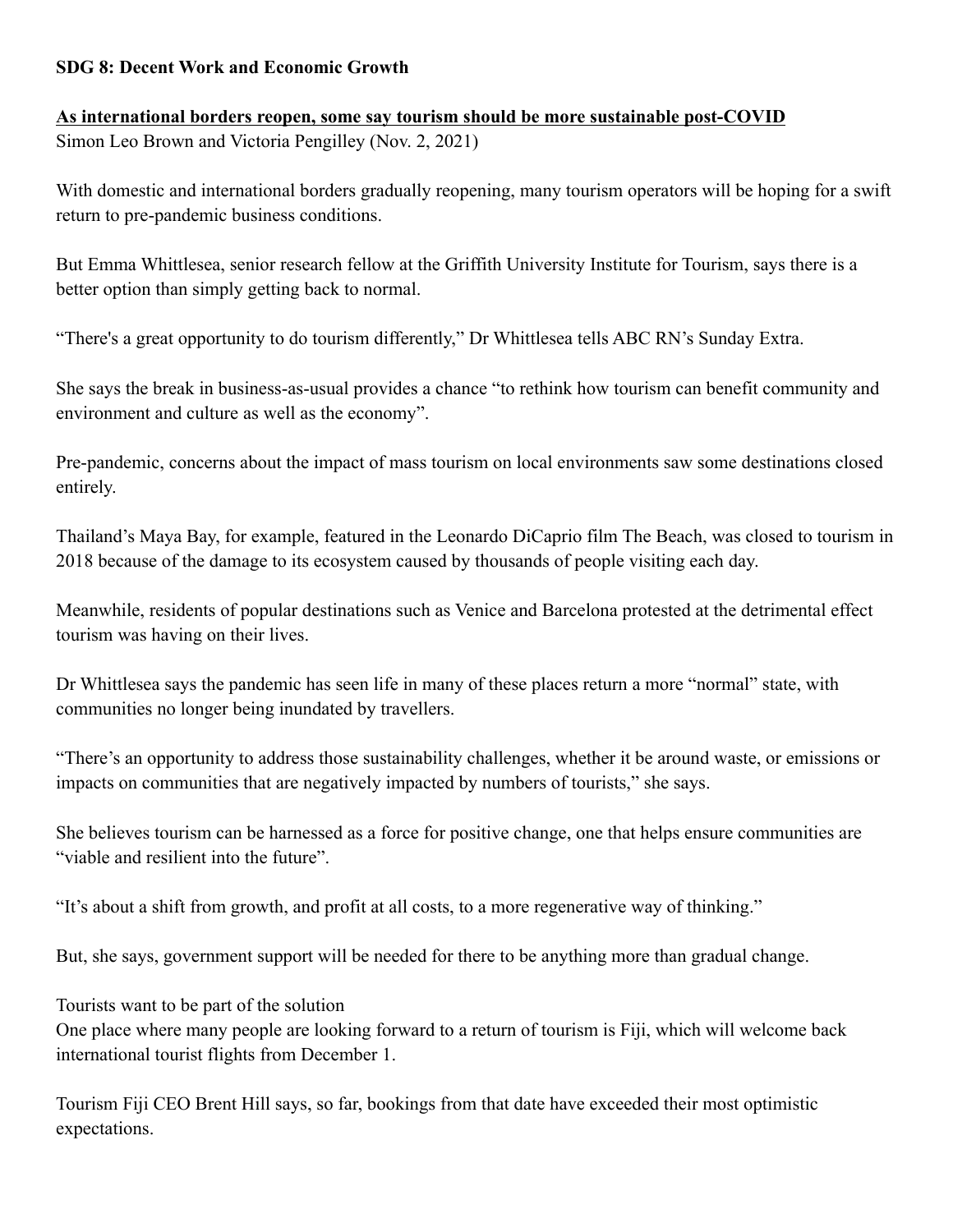"There definitely is that pent up demand to come and travel to Fiji," he says.

For many, the reopening can't come soon enough. Tourism makes up around 40 per cent of Fiji's GDP.

Prior to the pandemic, Mr Hill says, about 150,000 people were directly employed by the country's tourism industry.

Post-pandemic, he says, that number was more like 20–30,000.

"Unfortunately … we don't have the sort of level of government support that Australia does," he says.

"A lot of people just had to go back to their villages and try and work things out from there."

But sustainability is a pressing concern for the island nation.

Fiji's attorney-general Aiyaz Sayed-Khaiyum has described climate change as an "existential threat", with 70 per cent of the country's population living within 5 kilometres of the shoreline.

Mr Hill says many of Fiji's resorts are working to reduce their carbon footprint, with some going entirely off-grid.

"Tourists are increasingly asking more questions of operators and wanting to find out, you know, what their credentials are in that space," he says.

Mr Hill says tourists don't only want to know that they're not contributing to the problem — they want to feel like they're a part of the solution.

"One of the things I think is fantastic with tourism is that you can absolutely involve tourists in that sustainability push," he says.

He says the local tourism sector is undertaking programs in coral farming and marine life conservation.

"People coming to Fiji can participate in those kinds of activities and just help leave it a better place for generations to come, which I think is a really critical thing."

Dr Whittlesea says there are many other examples of tourism operators doing "exceptional things".

"[There's] a lot of great work happening, for example, in protected ecosystems such as the Great Barrier Reef where they're engaging tourists in looking after those systems and also raising awareness at the same time," she says.

"A lot of industry in those locations are becoming a lot more aware and making efforts to get eco-accreditation and to try and bring down their [carbon] footprint."

## **Using tourism to drive wider change**